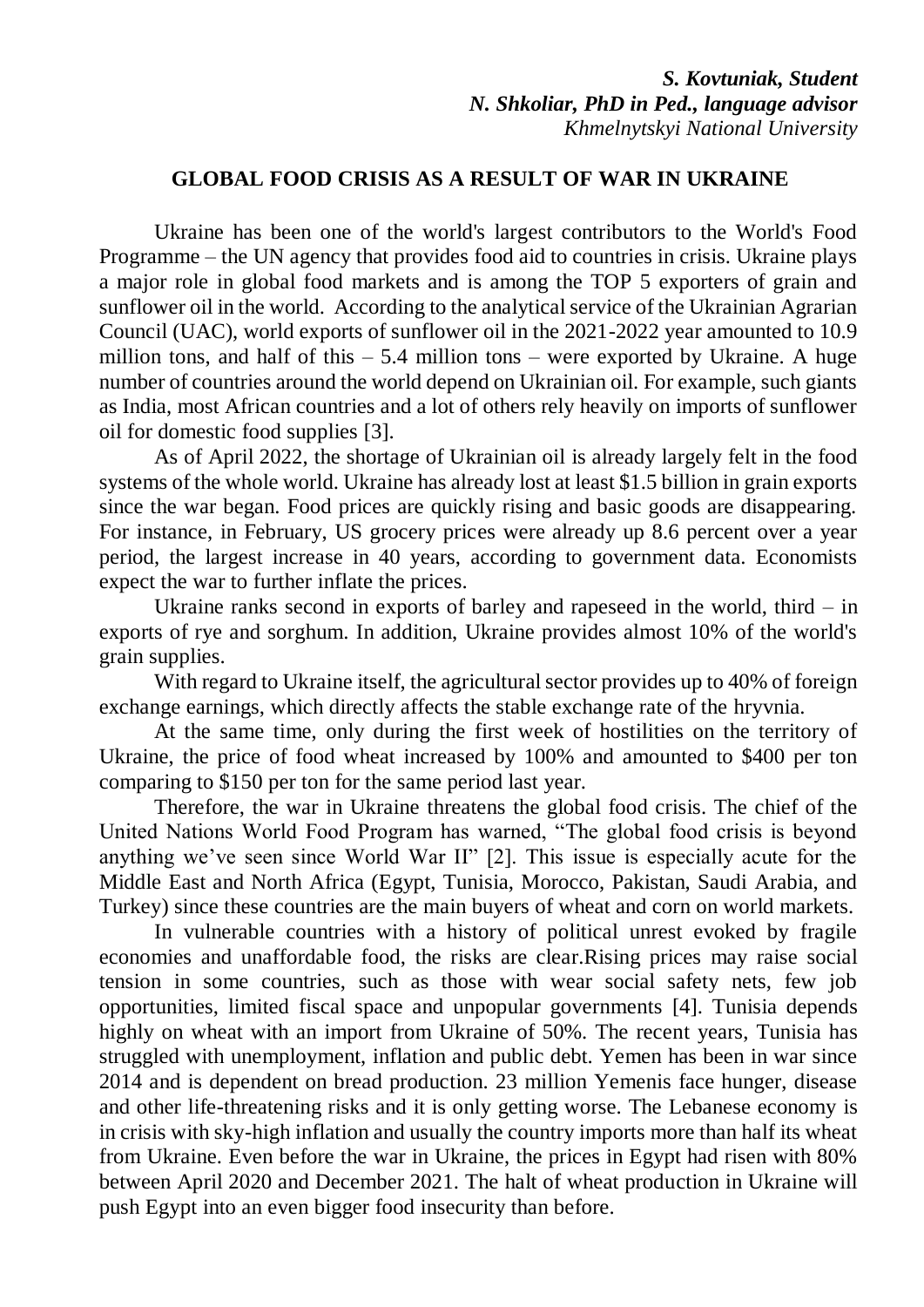That is why the failure of the sowing campaign in Ukraine, the reduction of grain production, its shortage and, consequently, rising prices, is a catastrophe for the whole world.

Over time, the crisis will only intensify. Russia is deliberately undermining the food security of Ukraine and the world by deliberately striking at Ukraine's agricultural machinery. A huge number of sown areas are currently unusual or blocked. The war has reached deep into the fertile plains of a region known as Europe's breadbasket, paralyzing harvests, destroying granaries and crops, and bringing potentially devastating consequences to a country producing a large share of the world's grain [2].

Protracted fighting in Ukraine could interrupt the annual cycle of sowing and reaping on Ukrainian farms, disrupting the global food trade beyond the end of 2022. According to the U.N. Food and Agriculture Organization, at least 20 percent of Ukraine's planted wheat already may not be harvested due to direct destruction, constrained access or a lack of resources to harvest crops.

Currently, Ukrainian farmers are feeling a total shortage of labor, because many workers went to defend the country – some were conscripted, others went to the defense. However, even if not all workers went to war, in some regions they are simply afraid to go out into the fields, because active hostilities continue.

In addition, there is a big problem with fuel. Ukraine received up to 75% of diesel fuel from Belarus and Russia which have already closed supplies to Ukraine.

The available fuel went to the needs of the army. However, even if fuel was available, it is almost impossible to buy it, as well as sowing material, plant protection products and fertilizer, because farmers lack working capital.

The ports are blocked, and farmers are currently unable to export grain. It is problematic to take a loan, because the banking system is also in a "zone of turbulence".

In such circumstances, it is extremely difficult, sometimes impossible to conduct a sowing campaign. However, the UAC is involved in solving these urgent issues every day together with the deputies of the profile committee and the Ministry of Agrarian Policy.

Currently, the issue of the availability of employees through the reservation of conscripts has been partially settled – in agreement with the Ministry of Agrarian Policy of the Ministry of Economy, they are not currently drafted into the army.

The government also proposed a program of financial support for farmers during the martial law to implement the sowing campaign. In particular, it is proposed to compensate the interest rate on the loan; the loan amount can reach up to UAH 50 million and be issued for 6 months [1].

However, despite all the measures taken, the world is facing a global food crisis that will affect billions of people around the world. Therefore, there is an urgent need for an aggressive external intervention to avert the food crisis. Information sharing among countries about their food status, as well as keeping borders open for agricultural exports, as suggested by G7 agriculture ministers, are important responses to the food crisis. It may make sense to send in farmers to help to revamp the agricultural sector in Ukraine, but it may be done once the fighting subsides. To reduce the consequences of the catastrophe, the world must immediately stop the aggressor and further provide large-scale support for the rapid recovery of Ukraine's agricultural sector.